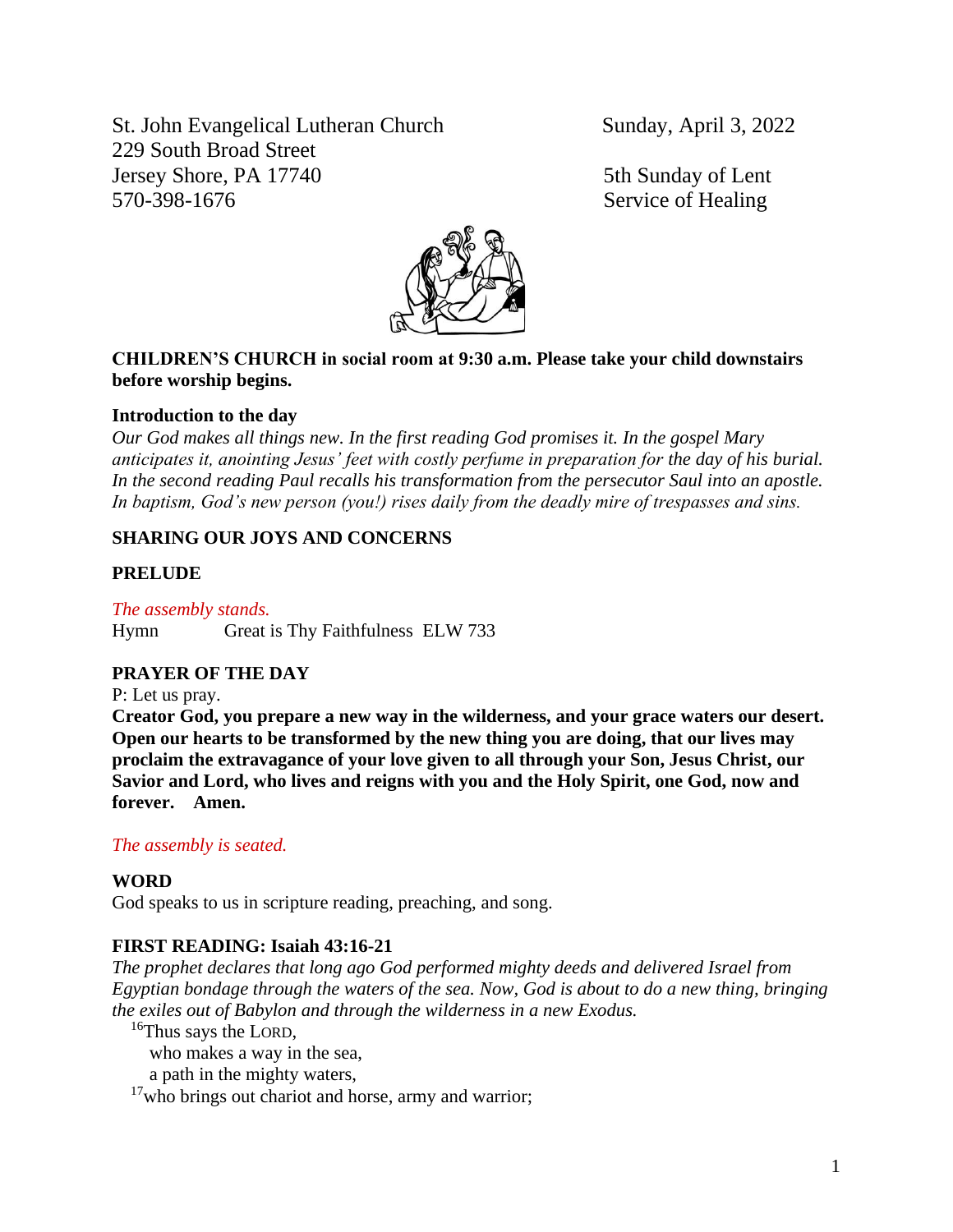they lie down, they cannot rise, they are extinguished, quenched like a wick: <sup>18</sup>Do not remember the former things, or consider the things of old.  $19I$  am about to do a new thing; now it springs forth, do you not perceive it? I will make a way in the wilderness and rivers in the desert.  $20$ The wild animals will honor me, the jackals and the ostriches; for I give water in the wilderness, rivers in the desert, to give drink to my chosen people,  $21$ <sup>the people whom I formed for myself</sup> so that they might declare my praise.

L: The word of the Lord.

#### **C: Thanks be to God.**

#### **PSALM**: **126**

<sup>1</sup>When the LORD restored the fortunes of Zion. then were we like those who dream.

<sup>2</sup>**Then was our mouth filled with laughter, and our tongue with shouts of joy. Then they said among the nations, "The LORD has done great things for them."**

<sup>3</sup>The LORD has done great things for us, and we are glad indeed.

<sup>4</sup>**Restore our fortunes, O LORD,**

**like the watercourses of the Negeb.**

<sup>5</sup>Those who sowed with tears

will reap with songs of joy.

<sup>6</sup>**Those who go out weeping, carrying the seed, will come again with joy, shouldering their sheaves.**

#### **Second Reading: Philippians 3:4b-14**

*Writing to Christians in Philippi, Paul admits that his heritage and reputation could give him more reason than most people to place confidence in his spiritual pedigree. But the overwhelming grace of God in Jesus calls Paul to a new set of values.*

[Paul writes:] <sup>4b</sup>If anyone else has reason to be confident in the flesh, I have more: <sup>5</sup>circumcised on the eighth day, a member of the people of Israel, of the tribe of Benjamin, a Hebrew born of Hebrews; as to the law, a Pharisee;  $6a$ s to zeal, a persecutor of the church; as to righteousness under the law, blameless.

<sup>7</sup>Yet whatever gains I had, these I have come to regard as loss because of Christ.  ${}^{8}$ More than that, I regard everything as loss because of the surpassing value of knowing Christ Jesus my Lord. For his sake I have suffered the loss of all things, and I regard them as rubbish, in order that I may gain Christ <sup>9</sup> and be found in him, not having a righteousness of my own that comes from the law, but one that comes through faith in Christ, the righteousness from God based on faith. <sup>10</sup>I want to know Christ and the power of his resurrection and the sharing of his sufferings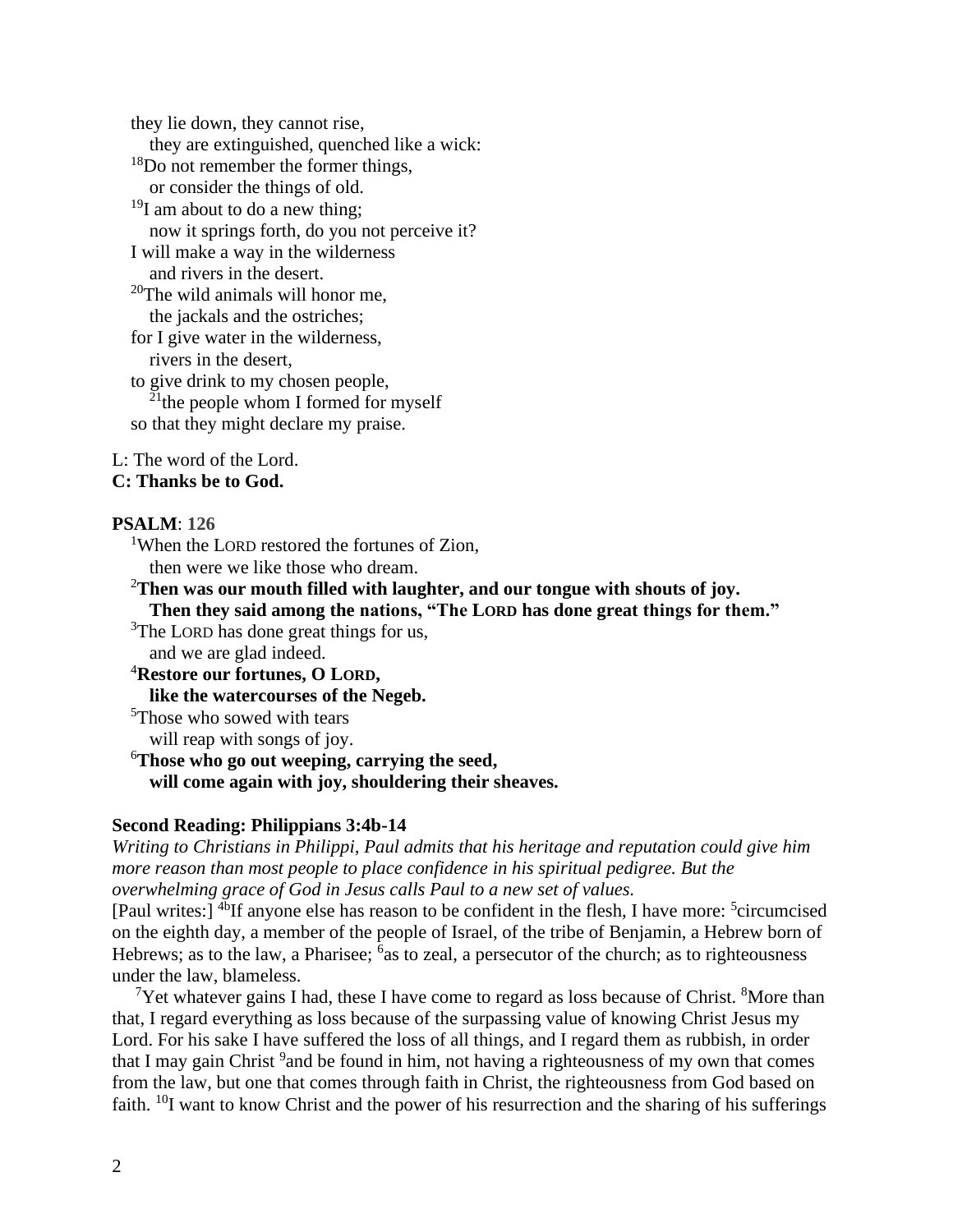by becoming like him in his death, <sup>11</sup>if somehow I may attain the resurrection from the dead.

 $12$ Not that I have already obtained this or have already reached the goal; but I press on to make it my own, because Christ Jesus has made me his own.  $^{13}$ Beloved, I do not consider that I have made it my own; but this one thing I do: forgetting what lies behind and straining forward to what lies ahead, <sup>14</sup>I press on toward the goal for the prize of the heavenly call of God in Christ Jesus.

### L: The word of the Lord. **C: Thanks be to God.**

# *The assembly stands.*



P: The holy gospel according to John. **C: Glory to you, O Lord.**

# **Gospel: John 12:1-8**

*Judas willfully misinterprets as waste Mary's extravagant act of anointing Jesus' feet with costly perfume. Jesus recognizes that her lavish gift is both an expression of love and an anticipation of his burial.*

<sup>1</sup>Six days before the Passover Jesus came to Bethany, the home of Lazarus, whom he had raised from the dead. <sup>2</sup>There they gave a dinner for him. Martha served, and Lazarus was one of those at the table with him. <sup>3</sup>Mary took a pound of costly perfume made of pure nard, anointed Jesus' feet, and wiped them with her hair. The house was filled with the fragrance of the perfume. <sup>4</sup>But Judas Iscariot, one of his disciples (the one who was about to betray him), said, <sup>5"</sup>Why was this perfume not sold for three hundred denarii and the money given to the poor?" <sup>6</sup>(He said this not because he cared about the poor, but because he was a thief; he kept the common purse and used to steal what was put into it.) <sup>7</sup> Jesus said, "Leave her alone. She bought it so that she might keep it for the day of my burial. <sup>8</sup>You always have the poor with you, but you do not always have me."

P: The gospel of the Lord. **C: Praise to you, O Christ.**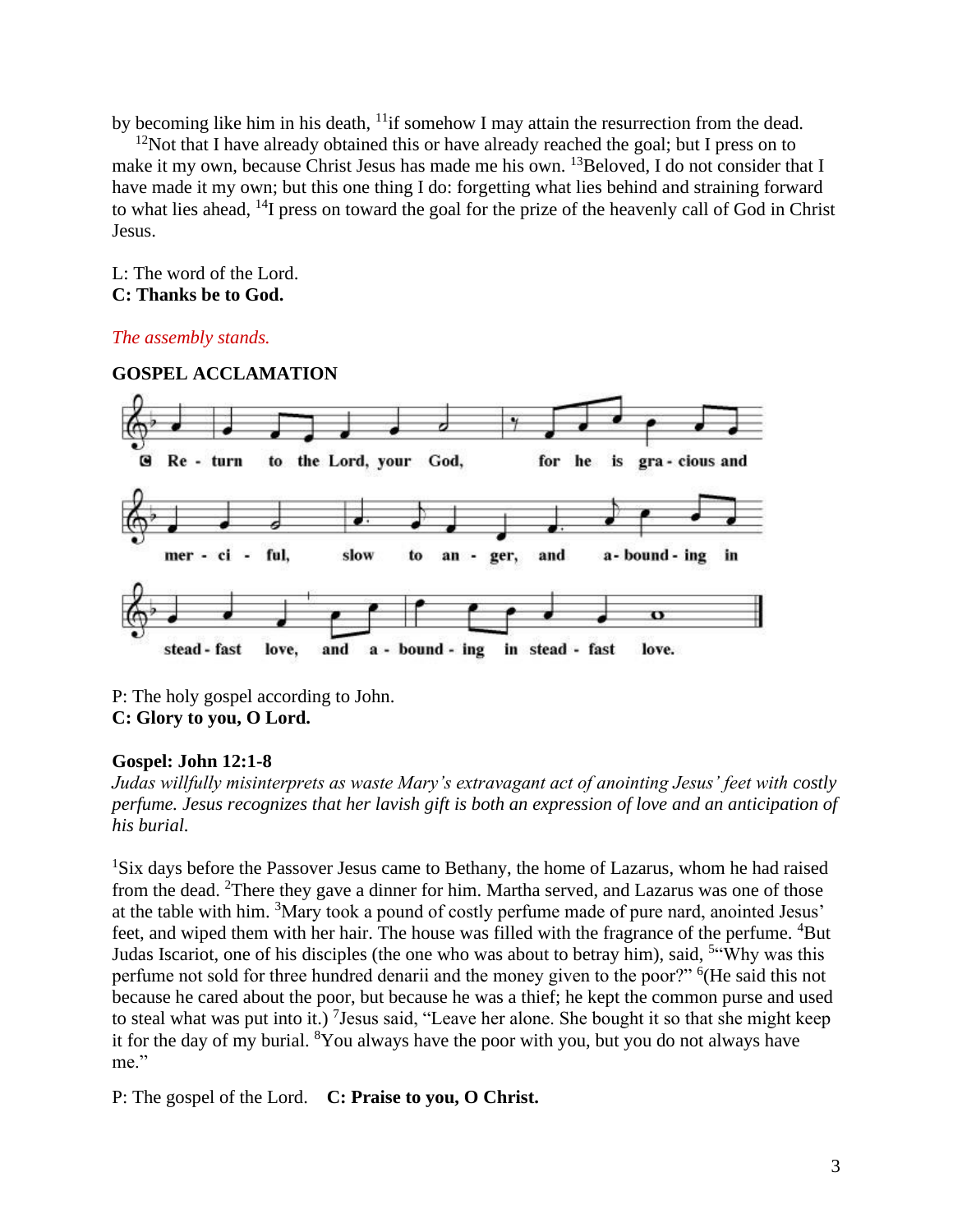### *The assembly is seated.*

# **SERMON "Heal Us O Lord of Life"**

# **Service of Healing**

### Dialog:

Behold, now is the acceptable time; n**ow is the day of salvation.** Return to the Lord, your God, **who is gracious and merciful, slow to anger and abounding in steadfast love.** God forgives you all your sins, **and heals all your infirmities.** God satisfies you with good things, **and your youth is renewed like an eagles.** Bless the Lord, O my soul, **and all that is within me, bless God's holy name.**

**P: Our Lord Jesus healed many as a sign of the reign of God come near and sent the disciples to continue this work of healing—with prayer, the laying on of hands, and anointing. In the name of Christ, the great healer and reconciler of the world, we now entrust to God all who are in need of healing.**

Prayers of Intercession

A: God the Father, your will for all people is health and salvation; **C: We praise you and thank you, O Lord.**

A: God the Son, you came that we might have life, and might have it more abundantly. **C: We praise you and thank you, O Lord.**

A: God the Holy Spirit, you make us bodies and temples of your presence; **C: We praise you and thank you, O Lord.**

A: Holy Trinity, one God, in you we live and move and have our being; **C: We praise you and thank you, O Lord.**

A: Lord, grant your healing grace to all who are sick, injured, or disabled, that they may be made whole;

### **C: Hear us, O Lord of life.**

A: Grant to all who serve, your guidance, and to all who are lonely, anxious or despondent, a knowledge of your will and an awareness of your presence; **C: Hear us, O Lord of life.**

A: Mend broken relationships and restore those in emotional distress to soundness of mind and serenity of spirit;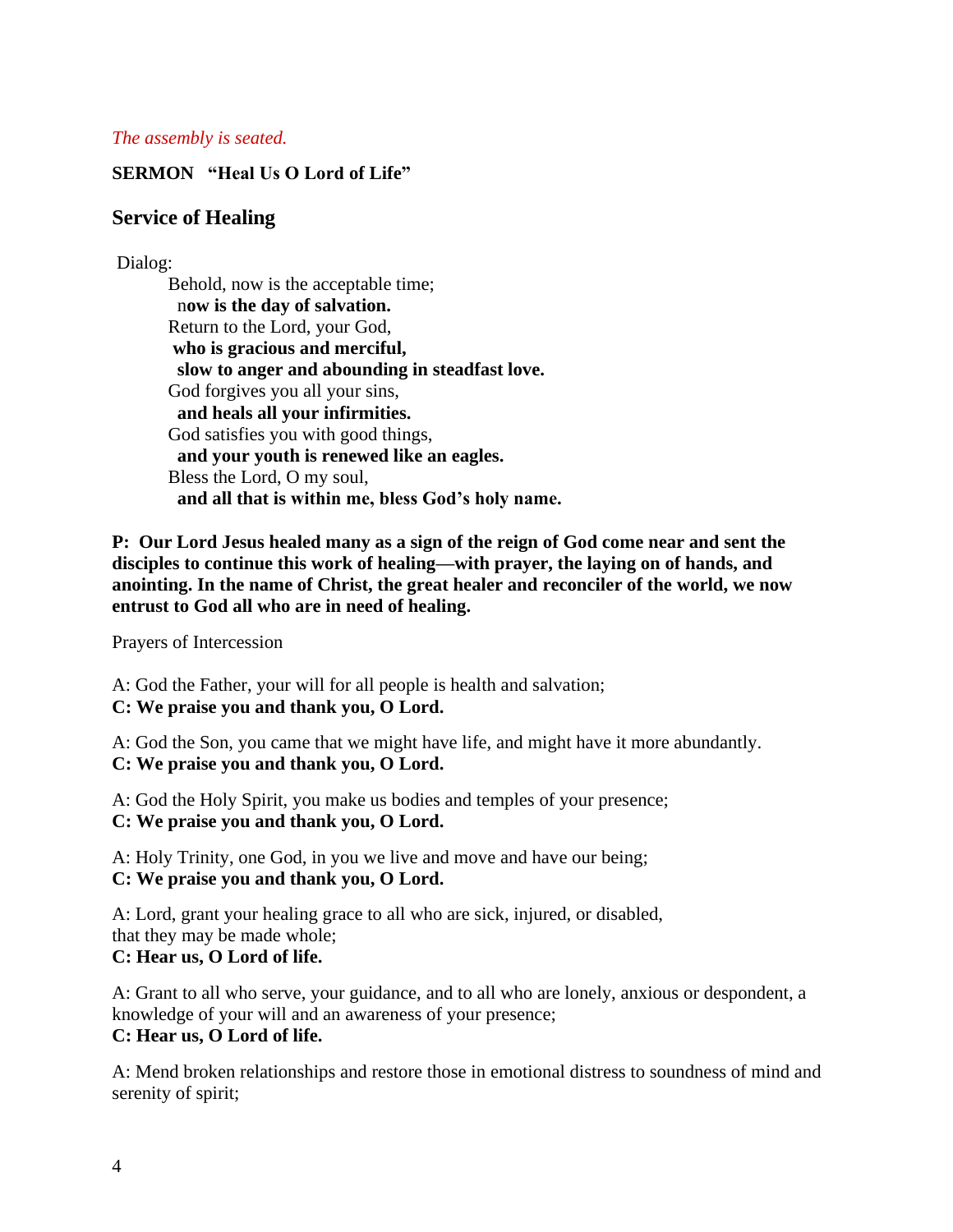# **C: Hear us, O Lord of life.**

A: Bless physicians, nurses and all others who minister to the suffering, granting them wisdom and skill, sympathy and patience; especially we remember …….and those we name before you …. (Petitions may be voiced)

# **C: Hear us, O Lord of life.**

A: Grant to the dying peace and a holy death, and uphold by grace and consolation of your Holy Spirit those who are bereaved;

# **C: Hear us, O Lord of life.**

A: Restore to wholeness whatever is broken by human sin in our lives, in our nation, and in the world;

# **C: Hear us, O Lord of life.**

A: You are the Lord who does wonders;

# **C: You have declared your power among the nations.**

A: With you, O Lord, is the well of life;

**C: And in your light we see light.**

A: Hear us, O Lord of Life;

**C: Heal us, and make us whole.**

P: Gracious God, in baptism you anointed us with the oil of salvation, and joined us to the death and resurrection of your Son. Bless all who seek your healing presence in their lives. In their suffering draw them more deeply into the mystery of your love, that following Christ in the way of the cross they may know the triumphant power of his resurrection; who lives and reigns for ever and ever.

# **C: Amen.**

# **Laying On of Hands**

**P:** All who wish to receive the Laying on of Hands and Anointing may come forward at this time. This service is not just for physical healing but a prayer for spiritual and emotional healing and wholeness as well. Sisters and brothers, I invite you to come and receive a sign of healing and wholeness in the name of the triune God.

*Those who wish to receive the Laying on of Hands and be anointed with olive oil may come forward and stand or kneel at the railing. Please stand in single line and hold your hair to the side if your hair comes down over your forehead. The Pastor will make the sign of the cross on your forehead. If you cannot come to the front, tell an usher, who will inform the Pastor so he can come to you.*

# **HYMN OF THE DAY:** *Healer of Our Every Ill* **(ELW 612)**

*You are invited to meditate on Psalms 86-92 After all have returned to their places, the presiding minister continues.*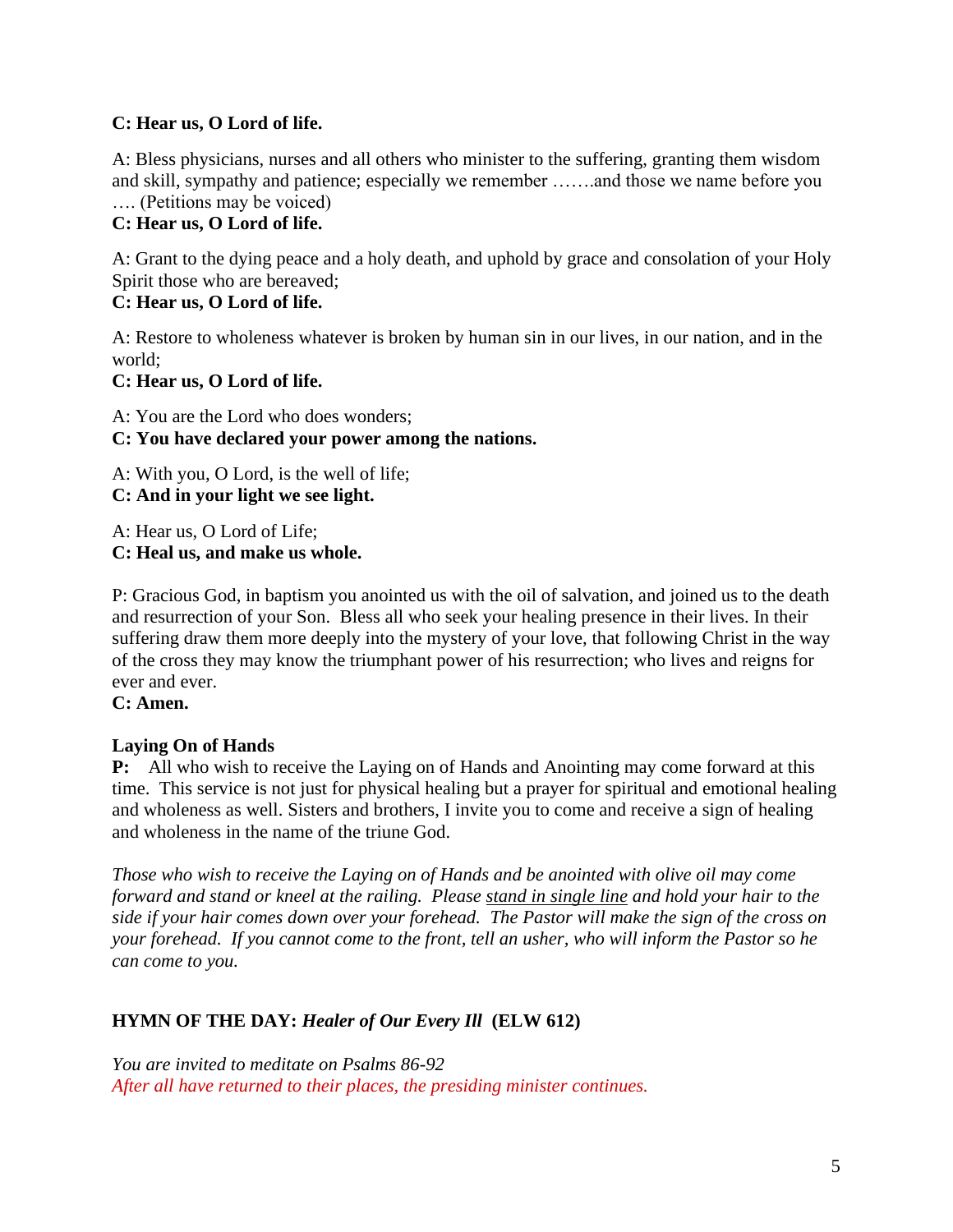### *The assembly stands.*

Let us pray. Living God, through the laying on of hands [and anointing], grant comfort in suffering to all who are in need of healing. When they are afraid, give them courage; when afflicted, give them patience; when dejected, give them hope; and when alone, assure them of the support of your holy people. We ask this through Christ our Lord. **Amen.**

#### *The assembly is seated.*

#### **Responding in Love**

**Our Offerings** *This is our response to God's grace.* **Our Offering of Music** 

### **CHOIR ANTHEM** *Now We Remain*

#### *The assembly stands.*

### **OFFERTORY**

*Create in me a clean heart, O God, and renew a right spirit with me. Cast me not away from your presence and take not your Holy Spirit from me. Restore to me the joy of your salvation, and uphold me with your free Spirit.*

#### **OFFERING PRAYER**

A: Extravagant God, you have blessed us with the fullness of creation. Now we gather at your feast where you offer us the food that satisfies. Take and use what we offer here, come among us, and feed us with the body and blood of Christ, in whose name we pray. **Amen.**

### **GREAT THANKSGIVING** *P.144 (in the beginning of the hymnal)*

**Dialogue Preface by the Pastor Holy Holy Holy**

### **THANKSGIVING AT THE TABLE**

Holy God, our living Water and our merciful Guide, together with rivers and seas, wells and springs we bless and magnify you. You led your people Israel through the desert, and provided them water from the rock.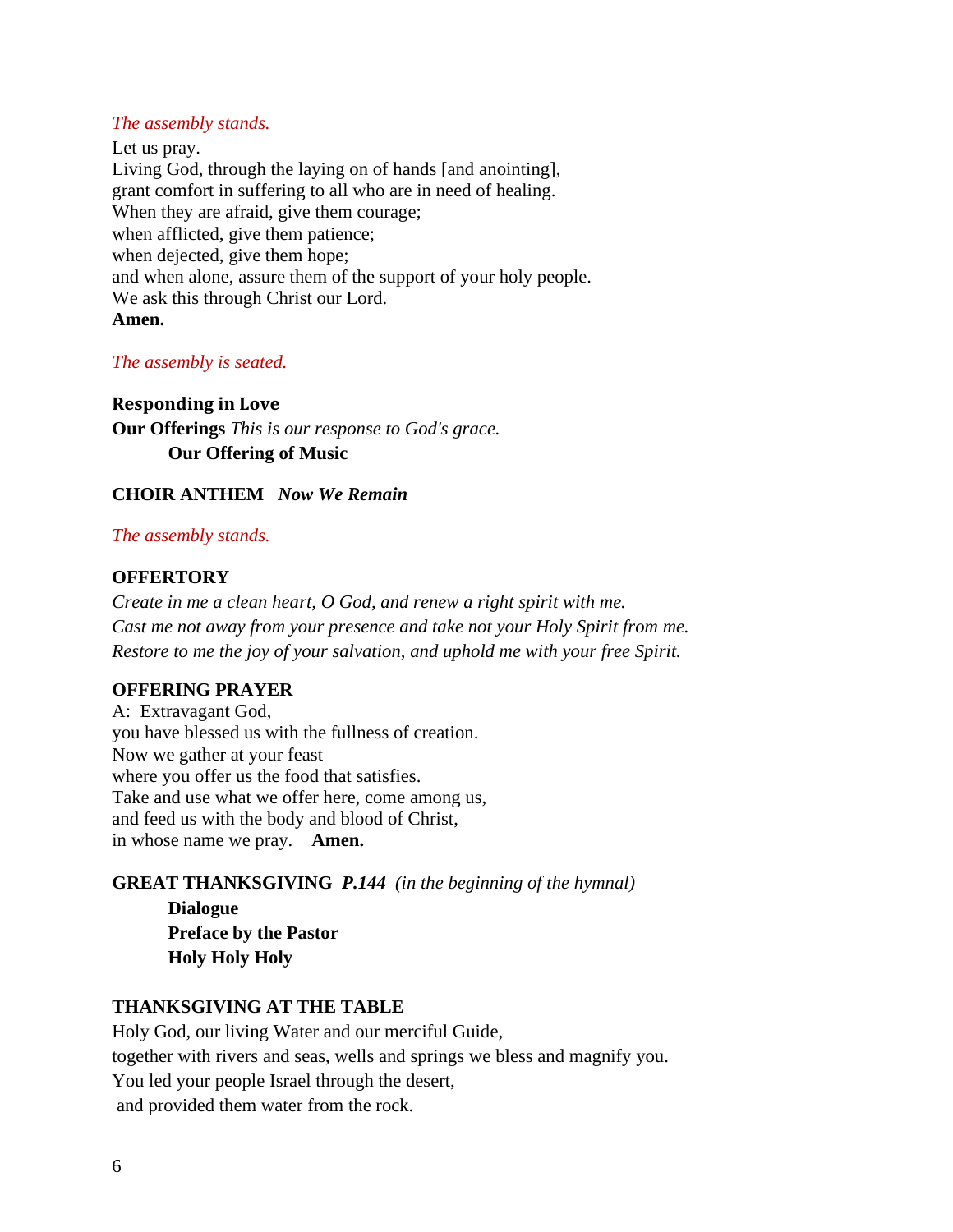We praise you for Christ, our Rock and our Water, who joined us in our desert, pouring out his life for the world.

In the night in which he was betrayed, our Lord Jesus took bread, and gave thanks; broke it, and gave it to his disciples, saying: Take and eat; this is my body, given for you. Do this for the remembrance of me.

Again, after supper, he took the cup, gave thanks, and gave it for all to drink, saying: This cup is the new covenant in my blood, shed for you and for all people for the forgiveness of sin. Do this for the remembrance of me.

Remembering, therefore, his life, death, and resurrection, we await your salvation for all this thirsty world. Pour out your Spirit on this holy food and on all the baptized gathered for this feast: wash away our sin, that we may be revived for our journey by the love of Christ. Through him all glory and honor is yours, Almighty Father, with the Holy Spirit, in your holy Church, both now and forever. **Amen**

#### **LORD'S PRAYER**

**Our Father, who art in heaven, hallowed be thy name, thy kingdom come, thy will be done, on earth as it is in heaven. Give us this day our daily bread; and forgive us our trespasses, as we forgive those who trespass against us; and lead us not into temptation, but deliver us from evil. For thine is the kingdom, and the power, and the glory, forever and ever. Amen.**

### **INVITATION TO COMMUNION**

P: Here is food and drink for the journey. Take and be filled.

### **COMMUNION**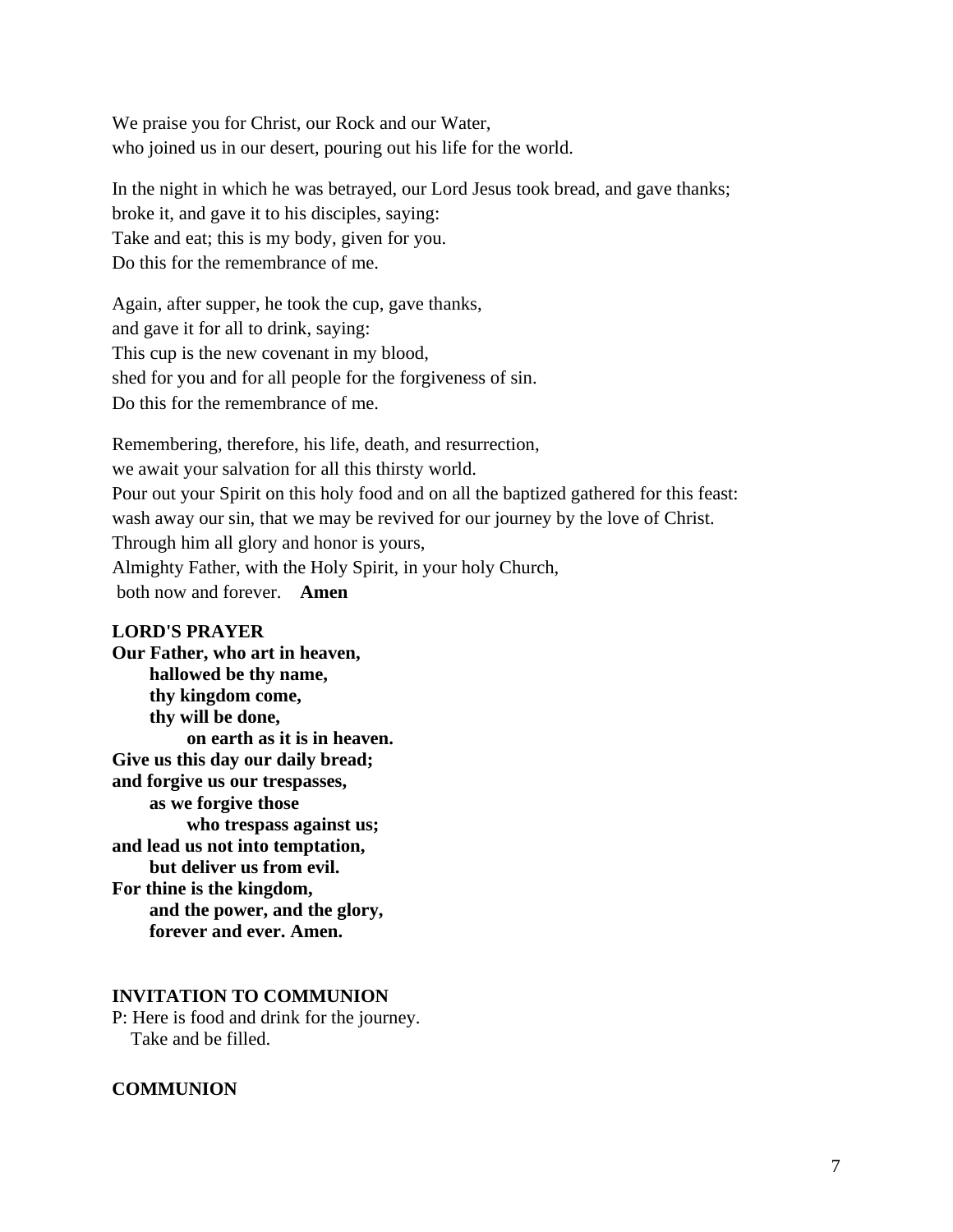*When giving the bread and cup, the communion ministers say* The body of Christ, given for you. The blood of Christ, shed for you. *and each person may respond* **Amen.**

**Communion Song** *Lamb of God You Take Away p.146*

**SONG AFTER COMMUNION** *Jesus, Remember Me Jesus, remember me when you come into your kingdom. Jesus, remember me when you come into your kingdom.*

#### *The assembly stands.*

### **PRAYER AFTER COMMUNION**

A: Blessed Jesus, in this rich meal of grace, you have fed us with your body, the bread of life. Now send us forth to bear your life-giving hope to a world in need. **Amen.**

#### **SENDING**

God blesses us and sends us in mission to the world.

#### **BLESSING**

You are children of God, anointed with the oil of gladness and strengthened for the journey. Almighty God, motherly, majestic, and mighty, ☩ bless you this day and always. **Amen.**

### **SENDING SONG:** *Beneath the Cross of Jesus 338*

## **DISMISSAL**

P: Go in peace. Jesus meets you on the way. **C: Thanks be to God.**

*We extend our sympathies to the family of Lower C "Skip" Wagner who died on March 26, 2022. The funeral was on Saturday, April 2, 2022 with interment at Linnwood, McElhattan.* 

#### *Announcements*

We welcome our visitors and ask that you sign a Visitor Attendance and Holy Communion Card that is located in the pew rack. We ask that cards be returned via the offering plate during the receiving of the offering. We practice "open Communion" here at St. John meaning that all who believe in the "real presence" of Christ are welcomed to receive the Sacrament of Holy Communion. We offer two choices for Holy Communion, wine or grape juice. Those worshipers desiring grape juice are asked at the communion rail to place their right hand over their heart after receiving "The Body of Christ."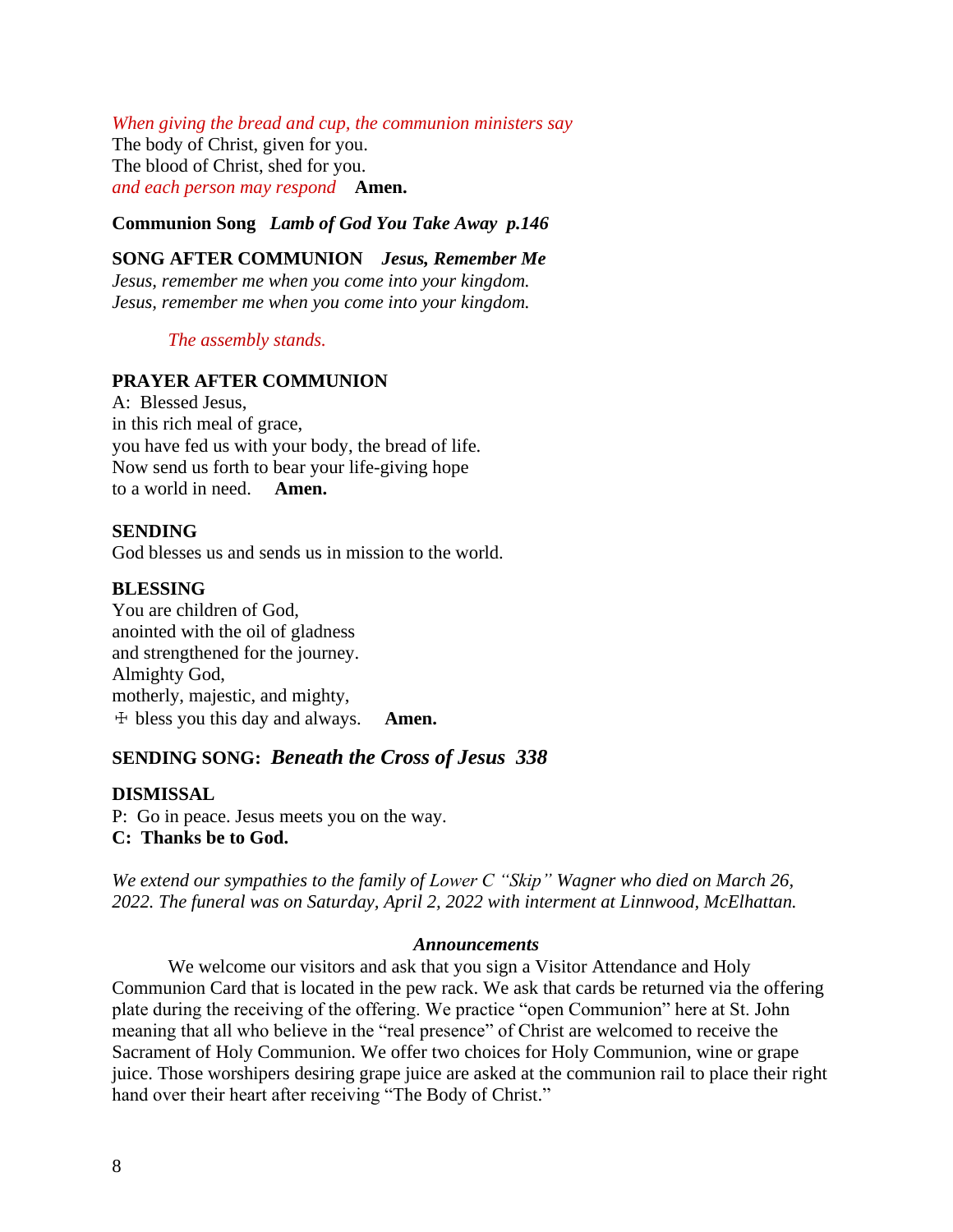Remember in prayer: Rowan Aldridge, Dave Barner, Mary Bower, Mike Cervinsky, Agnes Cryder, Don Delaney, Mary Ellen Dougherty, Charlie Dunne, William Greene, Fred Hoffer, Mick Miller, David Mitchell, Jean Ann Snyder, John Truax, and all of our shut-ins; the safety of our military troops around the world (Mark Baier, Isaac Boring, Jake Cordrey, Ben Cramer, Patrick Hamlin, Paul Laidacker, Kenny Leitch, Steven Moore, Maddison Myers, Tyler O'Neal, Adam Shaffer, Richie Speicher, Aaron Stabley, Paul St. James, Jenna White); Family Promise. Bishop Eaton, our Presiding Bishop; and Bishop Collins, Bishop of the Upper Susquehanna Synod. For our Companion Synod in Liberia and Ansbach-Wurzburg, Germany.

Special thanks to this week's helpers: Lector –Kathy Brundick; Assisting Ministers –Deb Heydrich and Ron Brundick; Head Usher –Cozette Stoltzfus; Teller –Jim Ely; Bulletin Sponsor – Jim Ely; Children's Church –Pam Wehler;

Next week's helpers: Lector –Darlene Bilby; Assisting Ministers – Bill Ely Jr and Ken Dougherty;; Head Usher – Cozette Stoltzfus; Teller –Jim Ely; Bulletin Sponsor – Jim Ely; Children's Church – Molly Hollick. Flowers – Molly Hollick.

The altar flowers are given in memory of loved ones by Rev. Dr. Kerry and Karen Aucker.

The Sanctuary Candle is given in memory of our parents by Gary and Gina Johnson.

**HELP NEEDED FOR VACATION BIBLE SCHOOL !!!** Summer is approaching fast. It is St John's year to host Bible School. We earnestly need a volunteer to HEAD VBS! Four other churches join us. We need a volunteer to organize the five churches by setting up meetings with representatives from those churches. The women of St. Johns will work, support, and assist, but we need a VOLUNTEER TO **HEAD** Vacation Bible School this summer. Questions or concerns can be directed to Pastor Aucker (570) 916-1317 or Gloria Ely (570) 873-3597. Please pray that someone is moved to accept this position so that we can have Bible School.

**PLEASE HELP THE EASTER BUNNY !!** Candy donations are needed for the annual Easter Egg Hunt on April 16. Please turn in your donations by Tuesday, April 12.

The Lutheran Church Women's Prayer Chain is a vital ministry of St. John Lutheran. Anyone in need of prayers is asked to contact any of the following persons: Gloria Ely – 570-873-3597 Sarah Davidson - 570-398-0659 Joyce Braucht - 570-398-28

# **Lent Services**

#### *Note the change. We will meet in-person at 6:30 pm*

Lent 5 at Garman – Tuesday, April 5, "Confession and Communion"

Pastors Shumway and Aucker will be covering the book: Life Together by Dietrich Bonhoeffer. Life Together is a theme that I have been hearing a lot as congregations struggle to meet inperson in the midst of the pandemic. A copy of the book is available from either Pastor or in the tower at St. John. Donations for the books are appreciated.

Palm Sunday – Sunday, April 10, 9:30 a.m. St. John Sanctuary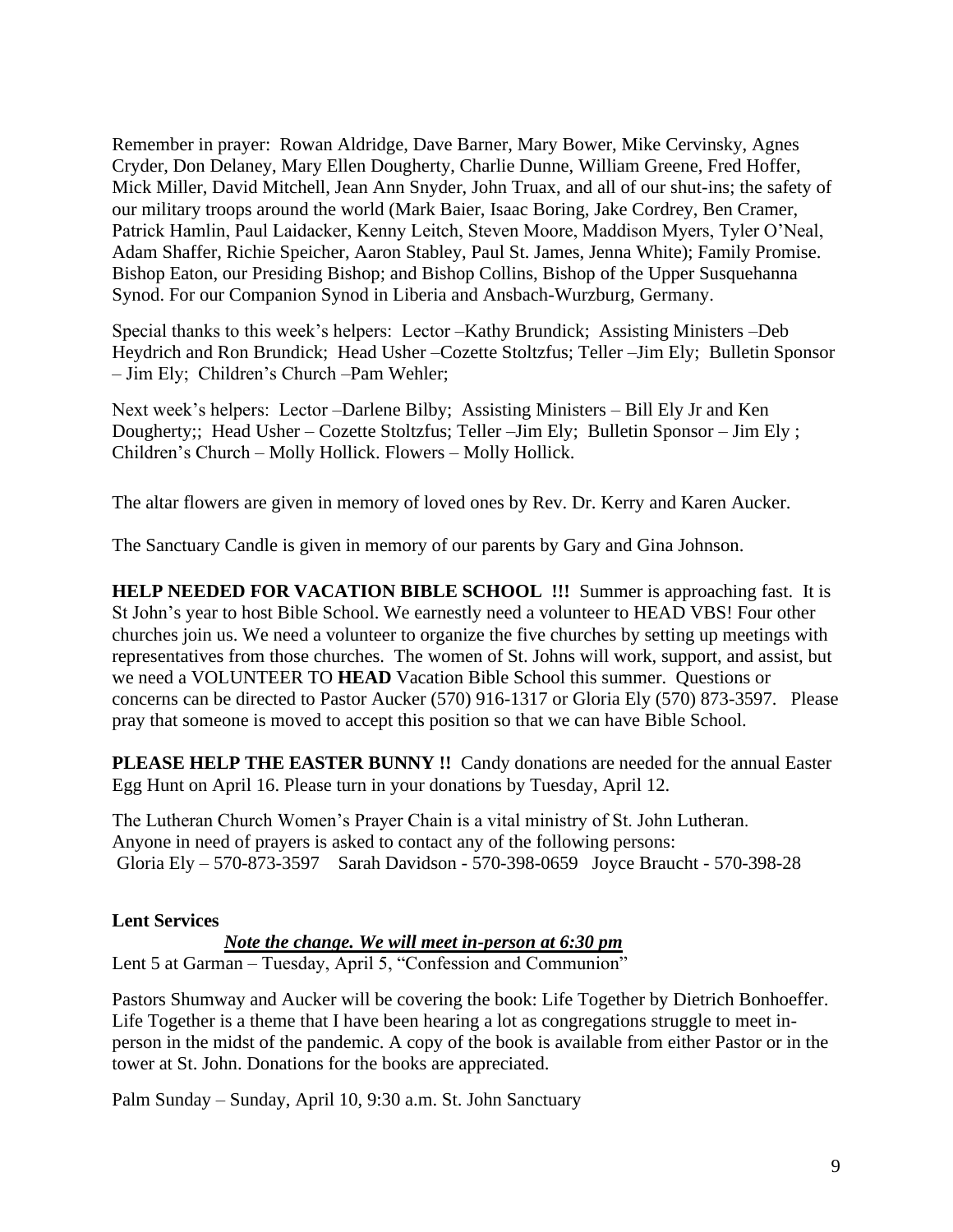Maundy Thursday, April 14, 7:00 p.m., St. John Sanctuary Good Friday, April 15, 7:00 p.m., St. James Lutheran, "Stations of the Cross" Easter Sunrise, April 17, 6:00 a.m. with Fairplay Brass and breakfast, and 9:30 a.m., St. John Sanctuary.

Mr. Dutch Rinker, Authorized Lay Worship Leader at Zion Lutheran in Renovo has completed three years of classes and internship and has been approved by the USS Synod Candidacy Committee for ordination. His current plans are to be ordained at Zion Lutheran Church in Renovo on Saturday, April 9, at 2:00 pm.

If anybody is going to Dutch's Ordination and can provide a ride for a person from Jersey Shore, Ann Coffin, 570-809-2881, really wants to go to Dutch's service but needs a ride. Call her if you can provide her a ride.

Payments for Sight and Sound "DAVID" February 6 - \$65.00; May 1 - \$65.00 and the final payment June 17 - \$60 Fare includes bus, play, meal, tip for driver and fund raiser for Luke Antolick. The show is August 6, 2022 **--** Children 10 and under \$125.00; Adults \$190.00. Joyce Braucht.

Just a reminder: **The deadline for applications to Camp Mt. Luther is April 10** which is not that far away. If you are an active youth of St. John, we encourage you to attend Camp Mt. Luther. Applications are available on the bench of the Thompson street entrance. Applications MUST be returned to the church office by April 10.

Cathy Eisner / Youth are in need of **20 empty egg cartons** by April 10. Please save, gather, bring them in!!

Volunteers are needed for the Palm Sunday Passion Reading. Leave Pastor know if you can read. Needed for the reading of the Passion of our Lord Jesus Christ on April 10.

Serving-maid -- Kaye Long Peter - Carl Shaffer Jesus - Deb Heydrich Pilate - volunteer needed. Centurion - volunteer needed

First Challenger - Pam Wehler Second Challenger - Dawn McClosky

Pray for Peace in Ukraine and an end to war.